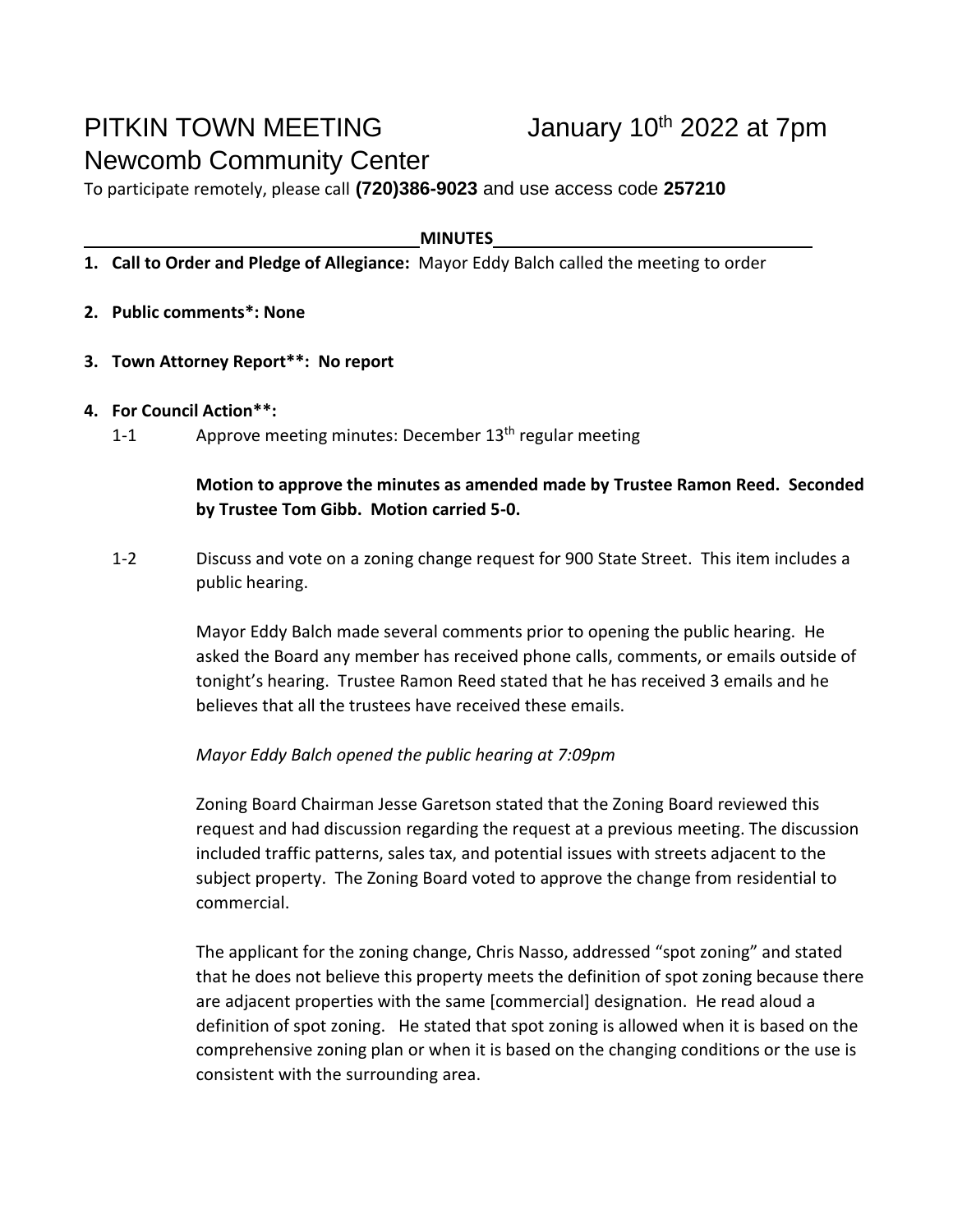In regard to changing conditions, Mr. Nasso reported that town sales tax is up 325 % since 2001 and store sales tax is up 141% since 2015. OHV permit sales at the store are up 120% since 2015. He pointed out that the Plume provides employment opportunities for 7-8 people every summer. Running a business is consistent with the use of the surrounding area. There is a business right across the street and caddy corner to the lots is the store. These facts show changing conditions and consistency with the use of the surrounding area.

Public comments: 4 letters/emails were read aloud by Clerk Sara Gibb. Steve Cleveland (2 comments), Jesse James Garetson, Jake Schellenberg, Shawn Cleveland, Gayla Gibb, Cory Nasso, Marie Rossmiller, Suzy Metzler

Trustee Ramon Reed asked Clerk Sara Gibb to report on her search for a Town of Pitkin master plan, as referenced in Ordinance 2013-4. Clerk Sara Gibb did not locate any "master plan" document either in Town Hall or at the County records office.

Trustee Ramon Reed read into the hearing Section 20 "Amendments and Zoning Change Requests" Part B "Zone Change Request" numbers 1-6.

Trustee Jerra Garetson clarified that the Town of Pitkin does not have a master plan. Clerk Sara Gibb confirmed that it does not appear the Town of Pitkin has a master plan.

Trustee Ramon Reed stated that he thought the applicant did a good job answering the questions required by the Zoning Code. He said that the justification for the change (question 5) is questionable. From the applicant's standpoint, the justification is pretty good. Trustee Ramon Reed thinks the Town's job is to determine if there is justification from the standpoint of the Town for making this change. Our [the Board's] job is to make a decision for the Town and not for an individual. This is why he has a problem with this. He believes this is spot zoning. This property is adjacent to some business property. It is also adjacent to some residential property. The property in question is surrounded on three sides by existing residential and on one side by business. He sees this as an encroachment into the residential district and he does not see justification for that.

Trustee Tom Gibb said that as one drives down Main Street, you find that most of that is mixed use and some commercial use but mostly residential use. To say that the value of those homes is decreased by adjacent commercial use would be difficult to demonstrate. For many years, the outlook of Pitkin was somewhere between marginal and bleak, but that has changed. This is not the first change of zoning request that has come to the board, nor is it the first change in zoning that has happened. If the Town is going to allow any new business in Town and the Town is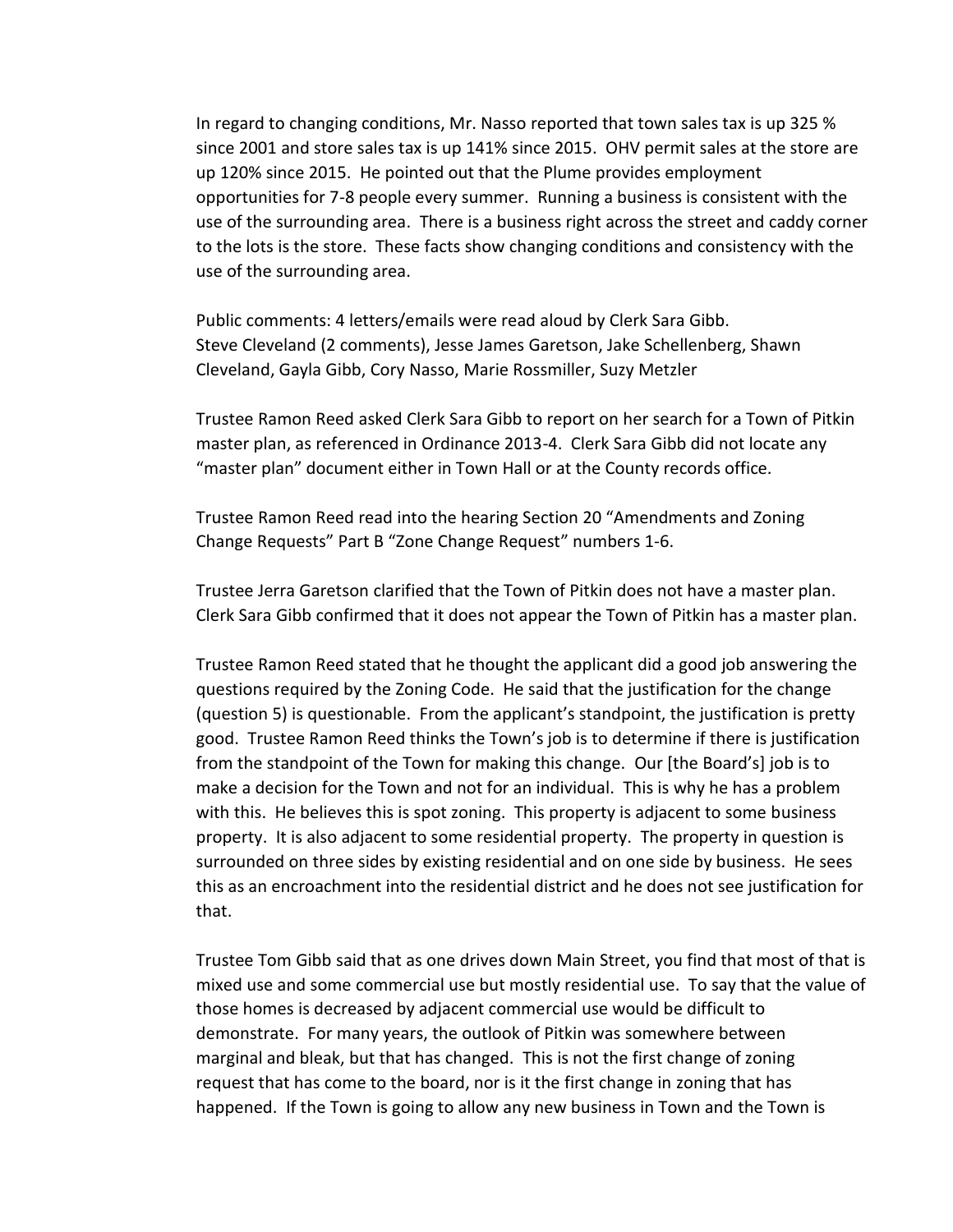going to say that they must find a location on Main Street for sale and build there, there won't be much going on in the way of new business. If a person wants to start a business for their personal livelihood or enjoyment, the question of benefit to the general public as the Board discussed previously in relation to liquor licenses. If we are going to allow more businesses, we are going to have to let the business district/mixed use district expand. We are going to have to let our perimeter out. Being adjacent to, next to, or across the street from qualifies as an expansion of the perimeter more than it qualifies as spot zoning. Regarding noisy conditions – Trustee Gibb has been in the shop across the street where similar things are going on and it's not hugely noisy. What criteria will the Town use for perimeter expansion? The Town needs to determine the criteria for perimeter expansion. Trustee Gibb believes that adjacent to, across the street, beside are acceptable - keep the perimeter tight and allow new businesses because it's a benefit to the general public.

Trustee Lucinda Lull stated that she can remember when there were 3 restaurants, 2 gas stations, a bar, a liquor store, and other businesses in Pitkin. She wants to have the opportunity to see Pitkin grow. She wants to be able to look at our budget and have the money, the sales tax. A commercial building brings more in property tax than a residence. As a real estate agent of 38 years, Trustee Lull remembers when a home could be purchased in Pitkin for \$10,000. This last year she sold a house for over \$600,000. She disagrees that the Board is not paying attention to its residents. She appreciates everyone who has spoken both for and against. She wants to look at the economy of this Town for its future. The only way she can look at that in a positive light is to see more businesses and more people moving to Pitkin.

Mayor Balch stated that this item has been on the agenda for a couple of months and anyone who has the desire to make a comment has been given that opportunity. Mayor Balch looks at change as an opportunity for improvement. Mayor Balch addressed "the suitability of the site for a certain use." He believes that this site is suitable for a commercial use. He pointed out that the new use is consistent with others in the surrounding area. In the adjacent area there is commercial use. He believes this fits in the description of what should be allowed.

Trustee Jerra Garetson wanted to address the justification. She believes this is exciting. She is excited for this town and is sorry that some don't feel that way. There is change in this Town and she has seen change. Ten to twelve years ago there were over twenty houses for sale and several businesses for sale. She did not think there was any hope. She cares about the future of this Town and she has not been this excited in many years for the future of this Town. She wants Pitkin to look into the future. She thinks about what might come if we embrace an opportunity to justify economic growth. The intersection is busy for three months out of the year. She does not believe this is spot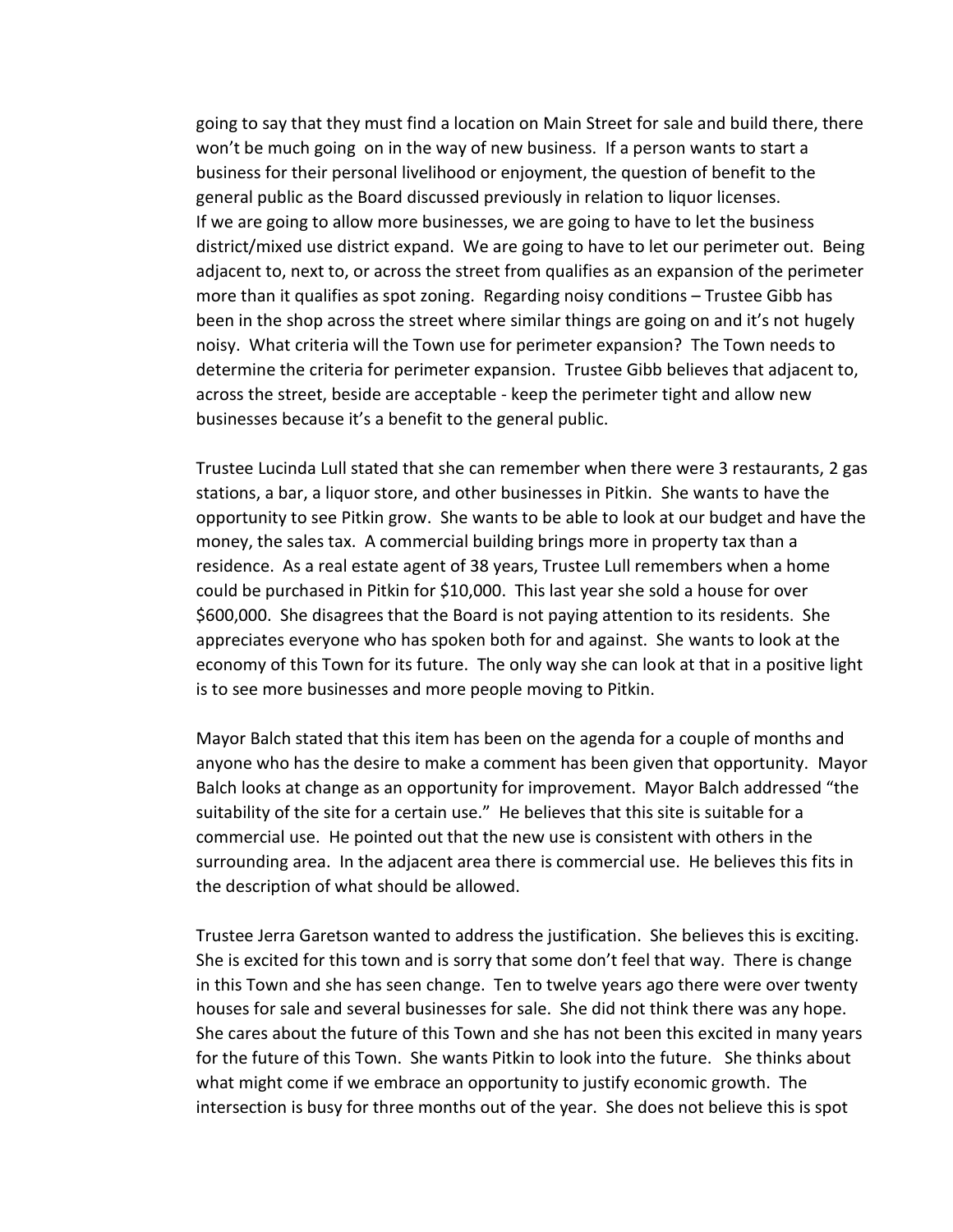zoning because of its location. She believes this is good for the well-being of the public of the Town. There are both full- and part-time residents who would embrace this.

Trustee Ramon Reed stated that regardless of how the Board wants to look at this, but this is spot zoning. He stated that [the Board] was told that by our attorney. He doesn't disagree with Trustee Gibb about expansion. He suggested developing a master plan and talking about what the Town needs and where these needs can be met. He has not seen the great need for additional business district. He has not heard of anyone wanting to put a new business in Pitkin and going elsewhere for lack of availability. He moved to the residential district for a reason. He is not against growth. It depends on how you do it. Zoning changes require forethought and direction. The whole concept of what we are looking at shouldn't be because one person, or one business, or one family wants to expand in the spot where they are. Trustee Reed cares about the Town, how the Town works, and keeping things legal. The only reason he got on this board is to try and do that. Just because the Town is small doesn't mean we shouldn't do things the right way. Spot zoning is haphazard. Trustee Reed contradicted Jesse James Garetson and stated that the Zoning Board never mentioned the section of Zoning Code that he read. Trustee Reed states that the Town government has shown no interest in improving situations. He stated that this request would worsen the traffic/congestion situation at the intersection of  $9<sup>th</sup>$  and State. He is opposed to this type of spot zoning because the Town is not doing any planning. The traffic and congestion at the intersection of  $9<sup>th</sup>$  and State is dangerous and it will worsen when the Town puts in a park, and now the Town wants to put a business there.

Trustee Tom Gibb stated that when Matt from the Forest Service visited, he pointed out that Pitkin is on the map and is increasingly accessible not just as a destination but also as a through point. The traffic problem is going to be there and is going to increase. This business that is being proposed is currently operating across the street and they want a bigger facility. He does not know what to do about the increase in tourism. The Town has benefitted financially. The Town can't stop tourists from coming and passing through. There are prime spots in Town that are zoned residential that ought to be zoned commercial. Around the corner, adjacent to [commercial]…those are legitimate requests. The Board needs to evaluate those requests, keep them tight, and have some continuity. Continuity is adjacent to. The traffic issues are just tourism that can't be stopped.

Trustee Ramon Reed stated that the Town can fix the traffic congestion.

Mayor Eddy Balch stated that the Town needs money to fix issues. There are many dried-up, little Towns with businesses in disrepair. To have someone come in and try to promote business in Pitkin, it should be considered. The Town should have a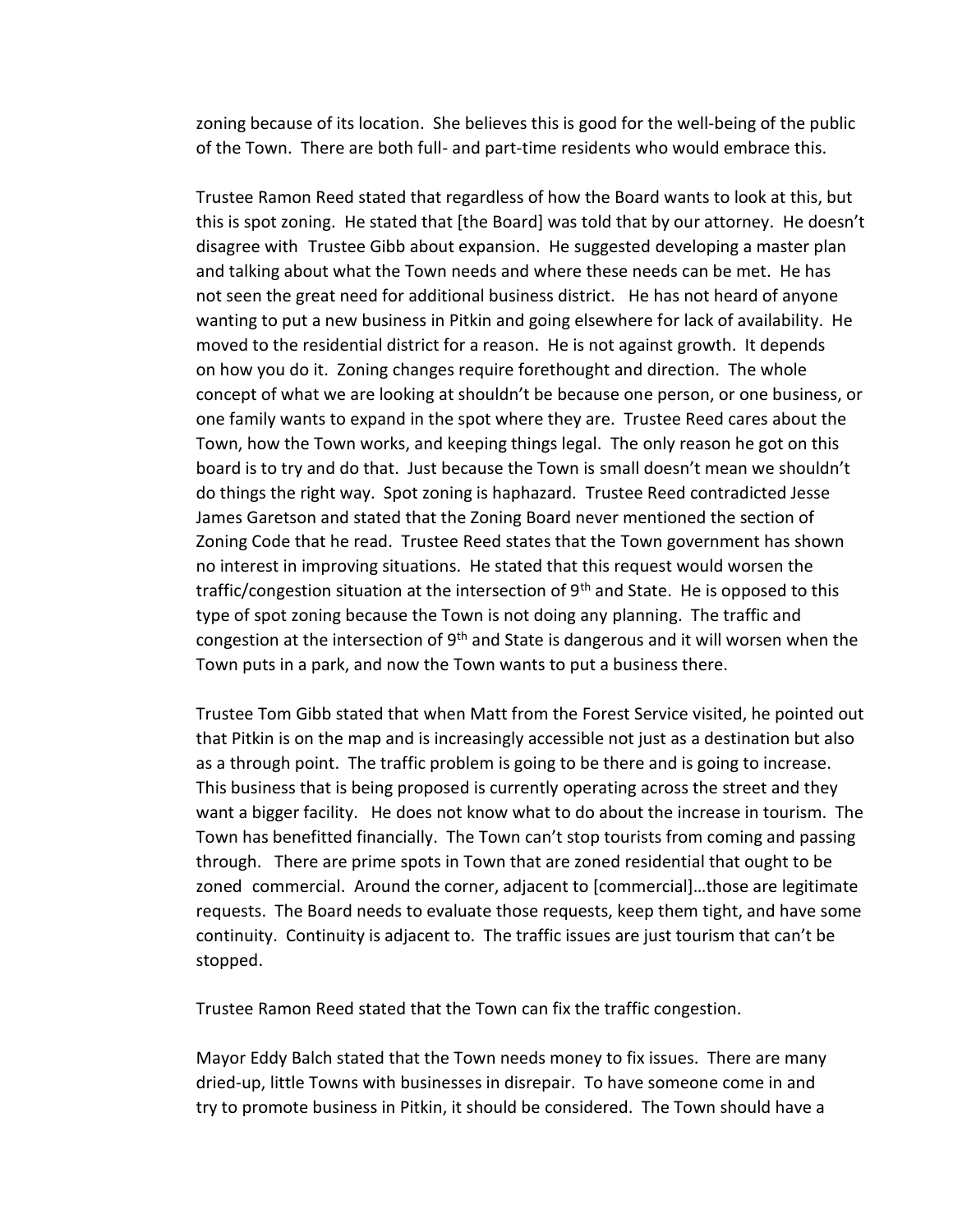plan, but it does not. The Board needs to consider the information it has tonight and to deliberate.

Break – 8:59 to 9:02 to reset the conference call

*Mayor Eddy Balch closed the public hearing at 9:03pm.*

**Motion to approve the zoning change request for 900 State Street, Block 10 Lots 11-15 made by Trustee Jerra Garetson. Seconded by Trustee Tom Gibb. Motion carried Roll call vote requested by Trustee Ramon Reed. Trustee Tom Gibb – aye, Mayor Eddy Balch – aye, Trustee Lucinda Lull – aye, Trustee Jerra Garetson – aye, Trustee Ramon Reed – no. Motion carried 4-1.**

1-3 Discuss and vote on the date for a public hearing for liquor license application for the Stumbling Moose Lodge

> Trustee Ramon Reed is unclear how the Board/Local Licensing Authority will obtain the information it wants to review for this application. Trustee Tom Gibb has been reading on this particular application and his understanding is that these questions must be answered: do we [the Town] want this to happen and can the facility support the operation. He would like the applicant to provide information on how this facility will operate (parking, seating, septic, water, etc.) Attorney Mochulsky stated that the better course of action would be to have him communicate with the applicant's attorney. Questions should be forwarded to Clerk Sara Gibb, who will then send questions to Attorney Mochulsky for research. Questions

1-4 Discuss and vote on Resolution 2022-1 Clerk Appoints Election Judges

to Clerk within one week. Public hearing scheduled for 2/14/2022.

**Motion to approve Resolution 2022-1 Clerk Appoints Election Judges made by Trustee Ramon Reed. Seconded by Trustee Lucinda Lull. Motion carried 5-0.**

1-5 Discuss and vote on Resolution 2022-2 Town of Pitkin Posting Locations

**Motion to approve Resolution 2022-2 Town of Pitkin Posting Locations made by Trustee Jerra Garerson. Seconded by Trustee Lucinda Lull. Motion carried 5-0.**

1-6 Review treasurer's report; Vote to approve January 2022 disbursements

**Motion to approve January disbursements made by Trustee Tom Gibb. Seconded by Trustee Lucinda Lull. Motion carried 5-0.**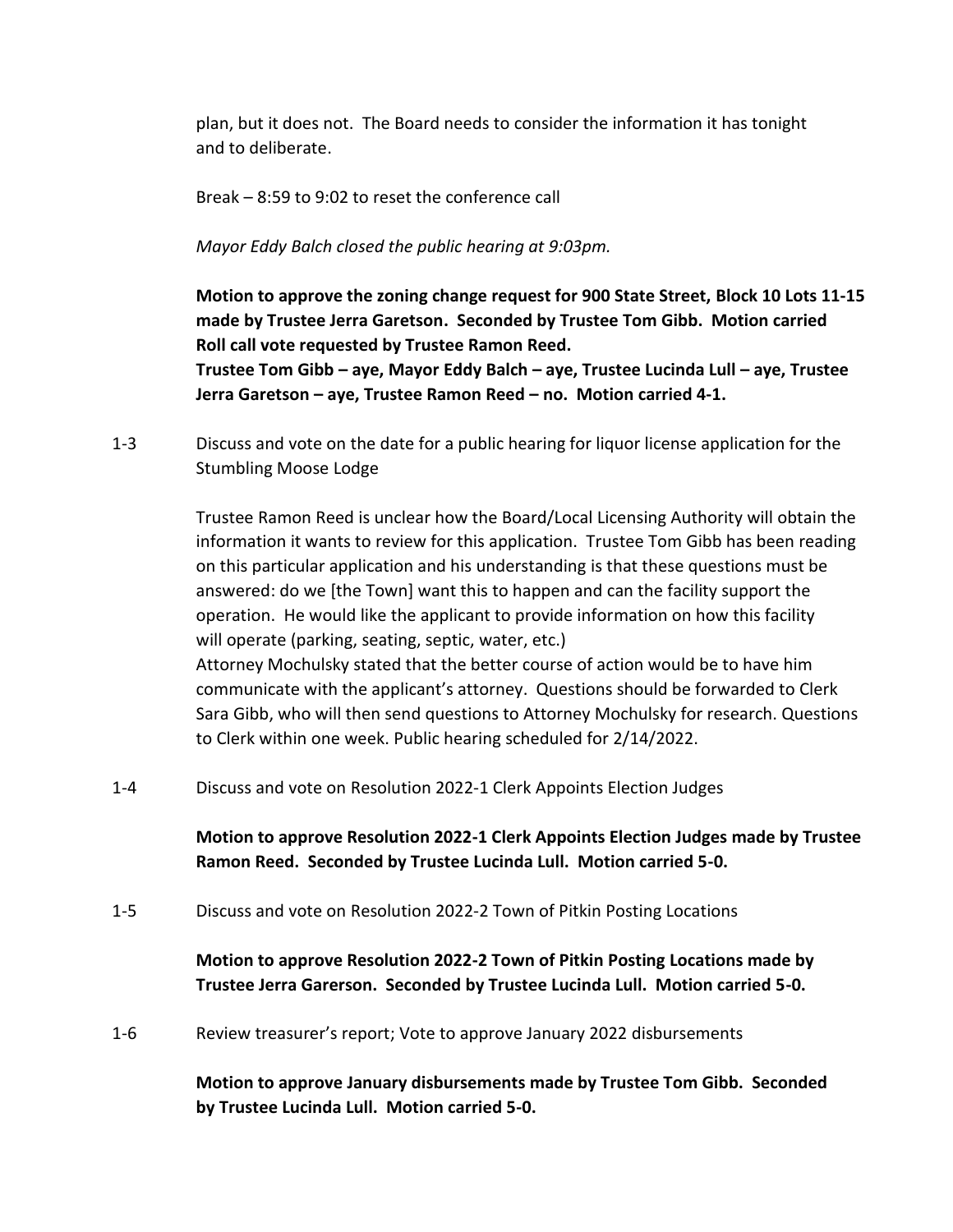#### **5. Special Addition to the Agenda\*\*:**

• Board of Health Meeting to discuss and vote on an OWTS variance request for 719 Main Street/801 Main Street.

The Board of Health Meeting was called to order at 9:20pm to discuss and possibly vote on an OWTS variance.

Board of Health member Tom Gibb stated that the ditch would need to be lined and isolated from the ground water. He believes that the properties can be developed without involving 8<sup>th</sup> Street. He takes exception to the statement that this OWTS has to be installed this way only. BOH member Ramon Reed agrees with BOH member Tom Gibb. A variance cannot be granted if a conforming system can be put on the properties. BOH member Tom Gibb would be inclined to suggest that Thomas request two easements so that each property has a covenant and a right to the well and the STA. Mayor Eddy Balch stated that there is the potential to make this a conforming property. He thinks at this point he would send this back to Thomas and have him contact BOH members Tom Gibb or Ramon Reed and get input on ways to improve his application. BOH member Ramon Reed disagrees that neither property can accommodate a compliant OWTS. He stated that this is currently two separate properties. BOH member Ramon Reed would like to know what the applicant's plans are for these properties. He would like the lots merged together legally. He does not want this to be done so that ownership can be split. The Board of Health would like a different design that does not have the STA in 8<sup>th</sup> Street and proof of ownership of the well.

#### **6. Updates/Planning/Discussion\*\*:**

- Discuss Zoning Code revisions
- Set work sessions and discuss future agenda items

### **7. Reports\*\*:**

- Town Mayor Eddy Balch No report
- Town Clerk Sara Gibb Election updates. GCEA level up? Board would like to support GCEA. Please see attached report for the following:
- Building Inspector Tom Gibb (interim)
- Sanitarian vacant
- Fire Department Rand Makowski
- Zoning Board Jesse James Garetson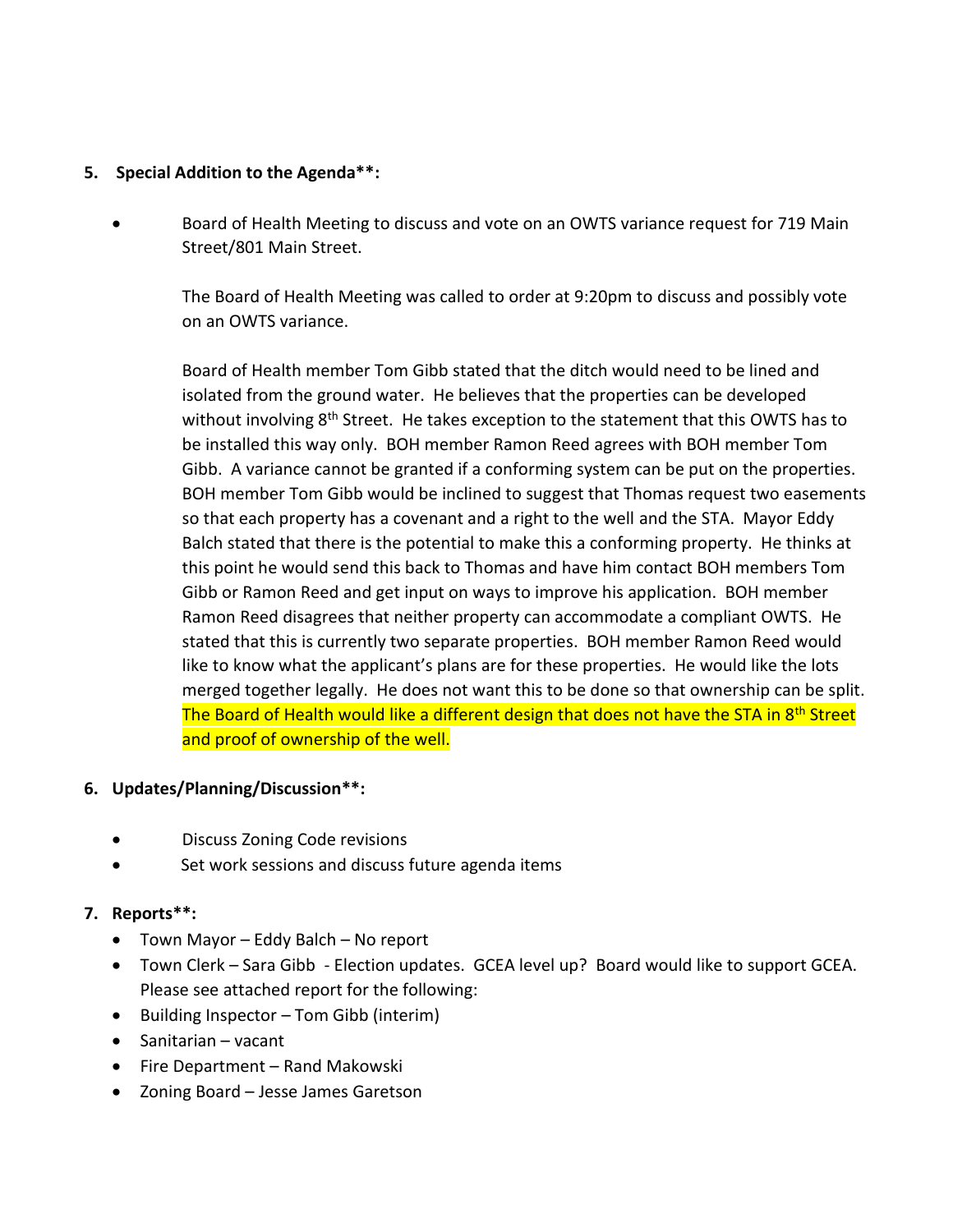- Cemetery Mark Rossmiller
- Environmental Health Cyndi Wick
- Streets Jesse James Garetson report read aloud. Please see attached.
- Ditches Vacant
- Town Hall Garry Winget
- Parks and Rec Sara Lamar

## . **Adjourn Motion to adjourn made by Trustee Jerra Garetson. Seconded by Trustee Ramon Reed. Meeting adjourned at 9:46pm.**

The next regularly scheduled meeting will be held **Monday, February 14th** at 7:00PM. Council meetings are scheduled to adjourn at 9:00PM. At the council's discretion agenda item(s) not addressed by this time will be tabled until the next regular meeting. Approved minutes, ordinances, resolutions, agendas, and other Town of Pitkin public notices can be found at [https://townofpitkin.colorado.gov](https://townofpitkin.colorado.gov/)